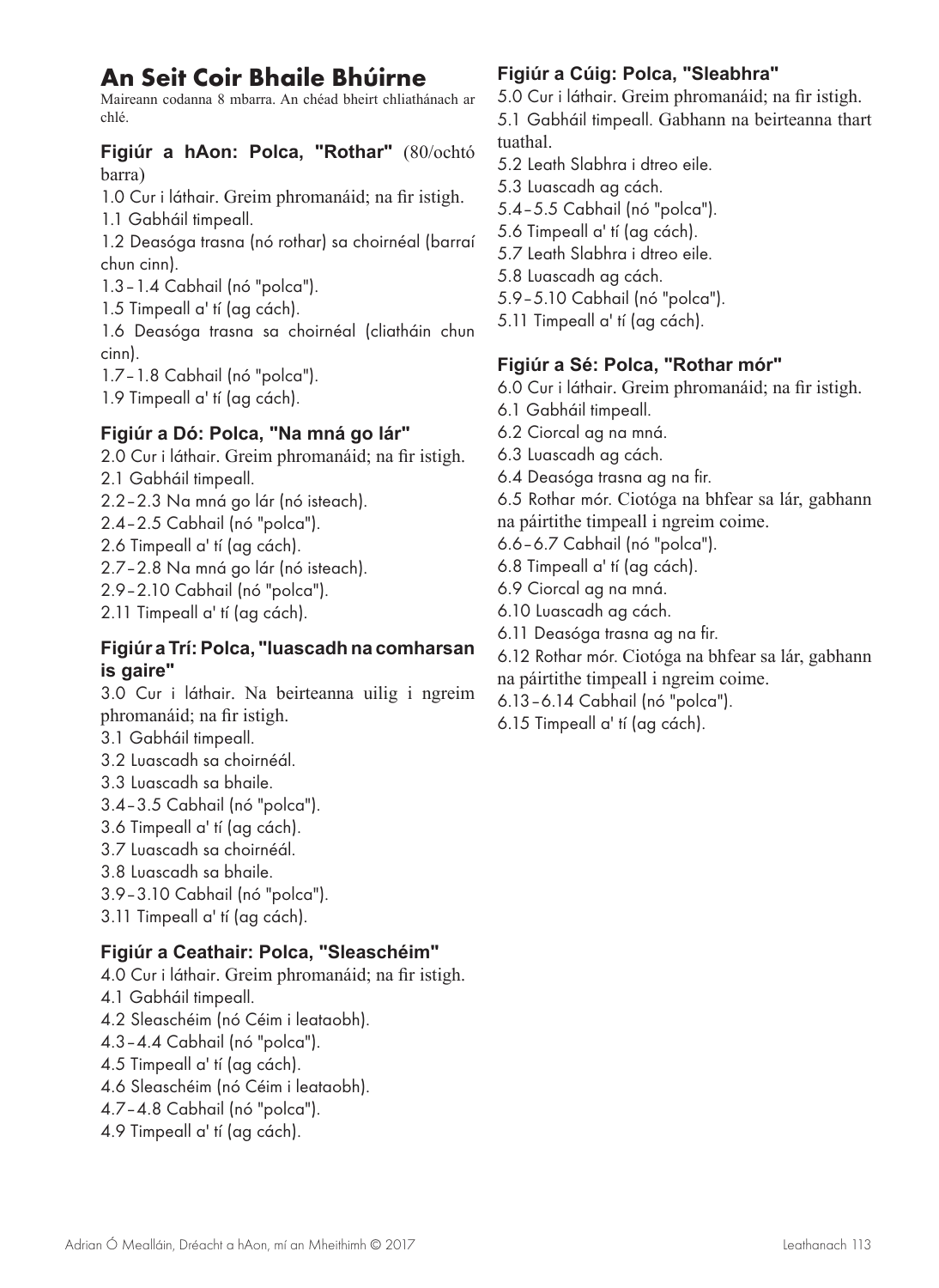### **An Seit Coir Bhaile Bhúirne**

**Figiúr a hAon: Polca, "Rothar"**

Maireann codanna ach an chabháil 8 mbarra.

1.0 Cur i láthair. Greim phromanáid; na fir istigh.

Gabháil timpeall

x 2 Deasóga trasna sa choirnéal\* Cabhail (nó "polca", 16 bharra) ...... Timpeall a' tí ............................ }

\* an chéad uair: ar thaobh chlé de na barraí

\* an dara huair: ar thaobh chlé de na cliatháin

## **An Seit Coir Bhaile Bhúirne**

**Figiúr a Dó: Polca, "Na mná go lár"**

Maireann codanna ach an chabháil 'is an "mná go lár" 8 mbarra.

3.0 Cur i láthair. Greim phromanáid; na fir istigh.

Gabháil timpeall

Na mná go lár (16 bharra) ....  $\begin{array}{ccc} \textsf{Cabbail} & \circ & \textsf{c} \\ \textsf{Iimpeall} & \textsf{d}^\dagger & \dots & \dots & \dots & \dots \end{array} \quad \begin{array}{c} \textsf{x} \text{ } 2 \end{array}$ Timpeall a' tí .................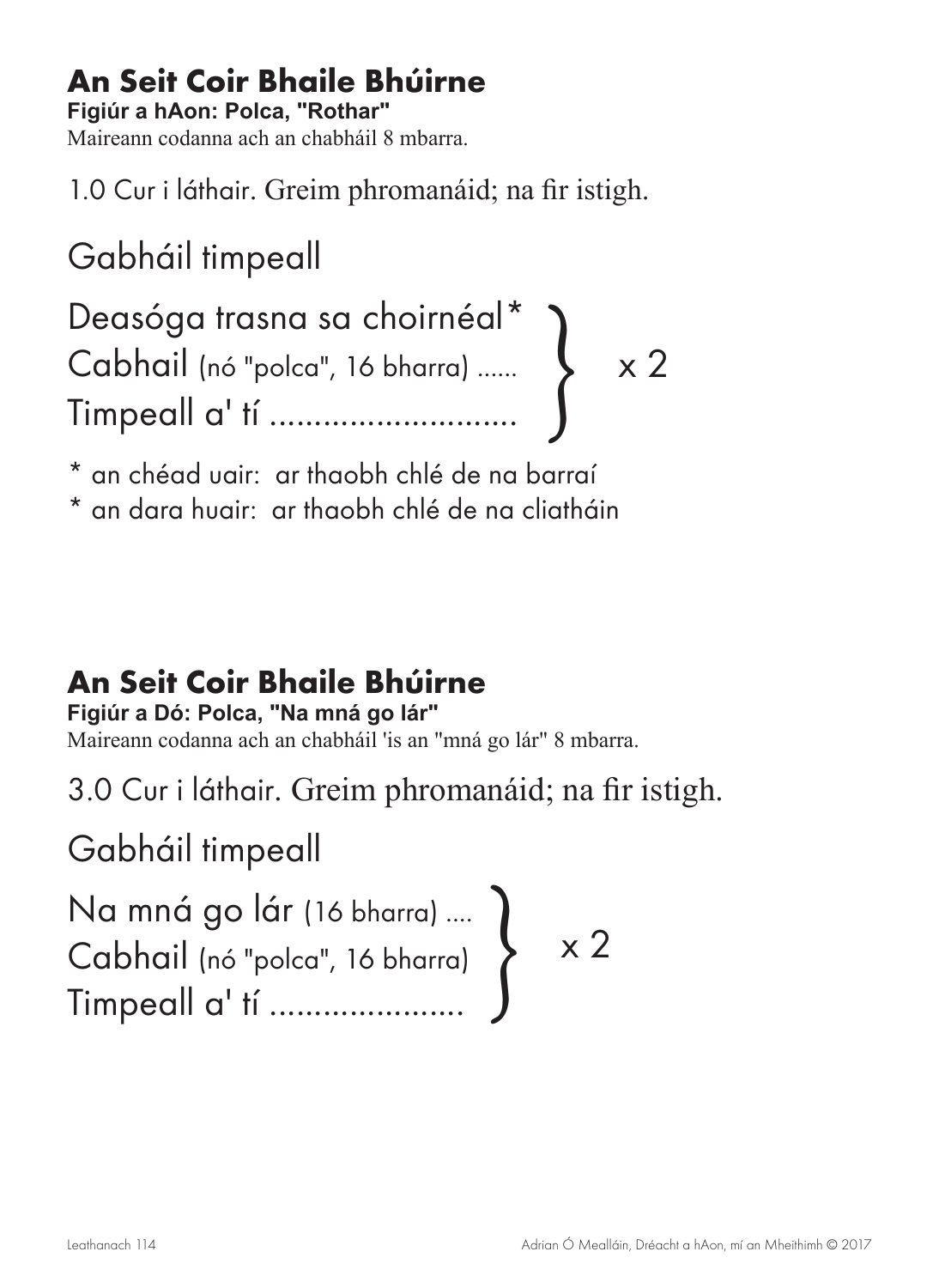#### **An Seit Coir Bhaile Bhúirne Figiúr a Trí: Polca, "luascadh na comharsan is gaire"** Maireann codanna ach an chabháil 8 mbarra.

2.0 Cur i láthair. Greim phromanáid; na fir istigh.

Gabháil timpeall

Luascadh sa choirnéal ...... Luascadh sa bhaile ........... Cabhail (nó "polca", 16 bharra) Timpeall a' tí .....................  $\left\{\begin{array}{c} \times 2 \\ 2 \end{array}\right.$ 

### **An Seit Coir Bhaile Bhúirne**

**Figiúr a Ceathair: Polca, "Sleaschéim"**

Maireann codanna ach an chabháil 8 mbarra.

4.0 Cur i láthair. Greim phromanáid; na fir istigh.

## Gabháil timpeall

| Sleaschéim (Zanna, 2 x 3onna, Zanna, 2 x 3onna) |  |
|-------------------------------------------------|--|
|                                                 |  |
|                                                 |  |